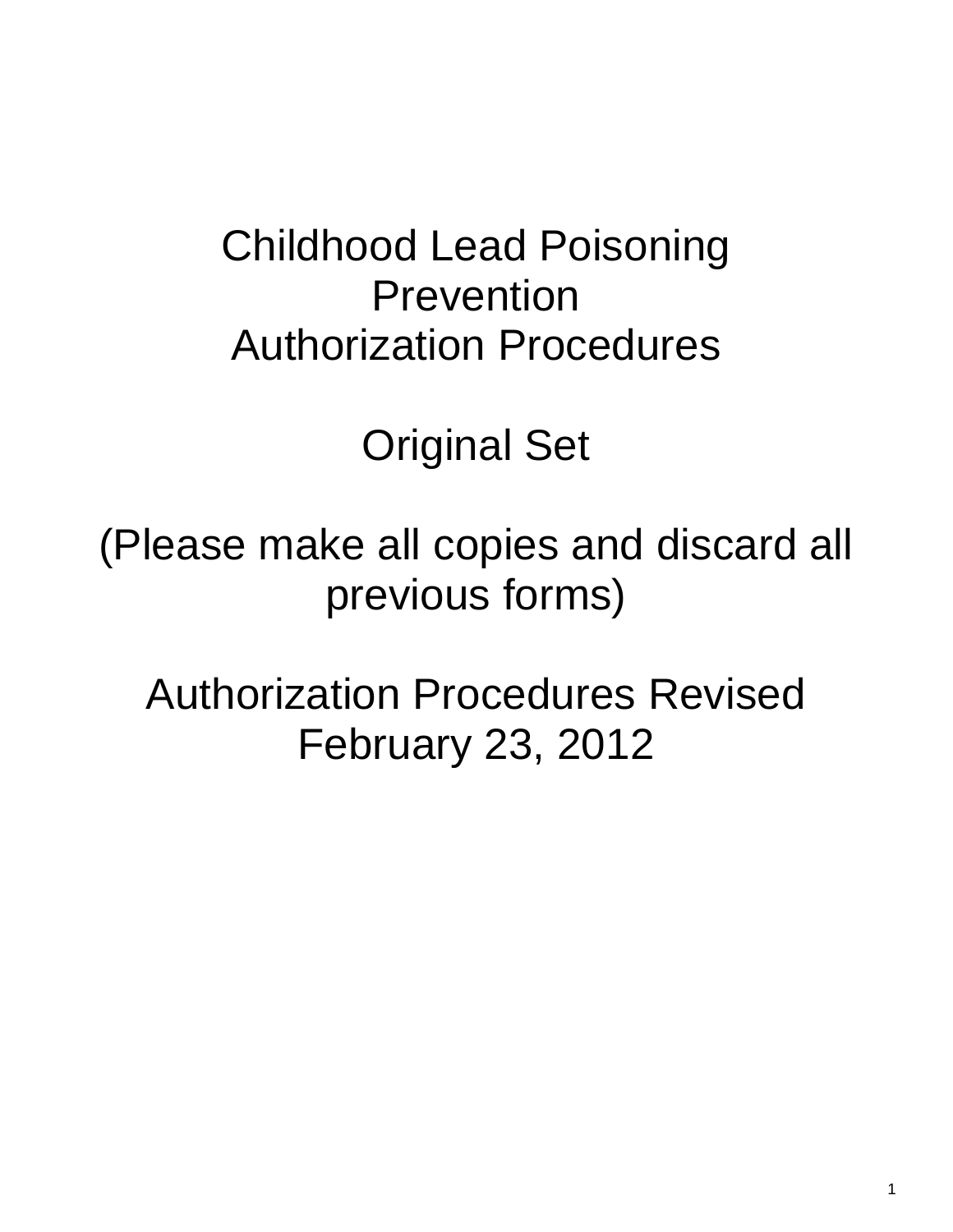## Childhood Lead Poisoning Prevention Authorization Procedures

Environmental Health Section, Environmental Health Services Branch

#### **PRELIMINARY ACTIVITIES**

Initial/Date Completed

- $\_1$ . The applicant shall successfully complete Initial Intern Training by the Environmental Health Section, DHHS and the State of Practice (SOP) workshop *Lead Investigation and Abatement*. (Successful completion of SOP workshop includes making a passing score on the exam.)
- <sub>2.</sub> The local health department shall train the applicant to keep daily records of time and activities, and to use forms properly.
	- 3. The supervisor shall assign the applicant to an authorized environmental health specialist in the department to learn routine procedures of field work. If no authorized environmental health specialist is available in the intern's department the regional specialist shall find an alternate location for this training. The local health directors of both health departments will be involved in the negotiations concerning training time and location.
		- 4. The supervisor and the regional specialist shall discuss and determine if the applicant will accompany the regional specialist whenever the regional specialist is doing consultation in that county.
		- 5. The supervisor shall supply the applicant with the necessary equipment to enforce the laws and rules and assure that the applicant is familiar with the use of all equipment. A recommended equipment list can be found in the *Lead Investigation and Remediation Manual.*
	- 6. The supervisor shall assign the applicant to an authorized environmental health specialist for practice of skills and knowledge in the following specific areas:
		- laws, rules, policies, and forms
		- lead hazard investigation

#### **SCHEDULING THE EVALUATION FOR AUTHORIZATION**

Initial/Date Completed

- 1. When the supervisor has determined that the applicant has completed the PRELIMINARY ACTIVITIES, the applicant shall provide the following to the Environmental Health Section:
	- A. A properly completed *Childhood Lead Poisoning Prevention Authorization Procedur*es *Document* **AND** an Application for Authorization.
	- B. As of April 1999, Identification Cards will be issued in a digital format. Previously authorized agents must provide a picture of themselves. Digital images can be taken at the Raleigh Environmental Health Section offices. We will also accept images sent in by the applicant via e-mail.

Send to: ENVIRONMENTAL HEALTH SECTION OFFICE OF EDUCATION & TRAINING 1632 MAIL SERVICE CENTER RALEIGH NC 27699-1632

- 2. The Environmental Health Section will contact the appropriate regional specialist who will set an appointment to work with the applicant as soon as possible. If the evaluation cannot begin within two months from receipt of completed files and the referral from the division, the regional specialist shall contact his supervisor to arrange for the evaluation to be conducted by another regional specialist. The supervisor will communicate with the education and training specialist when the application has been referred to another regional specialist. Evaluations for authorizations are top priority for the regional specialist.
- 3. If the required number of lead hazard investigation opportunities does not exist in the applicant's county, the regional specialist shall find an alternate location for these inspections. The health directors of all affected health departments shall be involved in the negotiations concerning the training times and locations.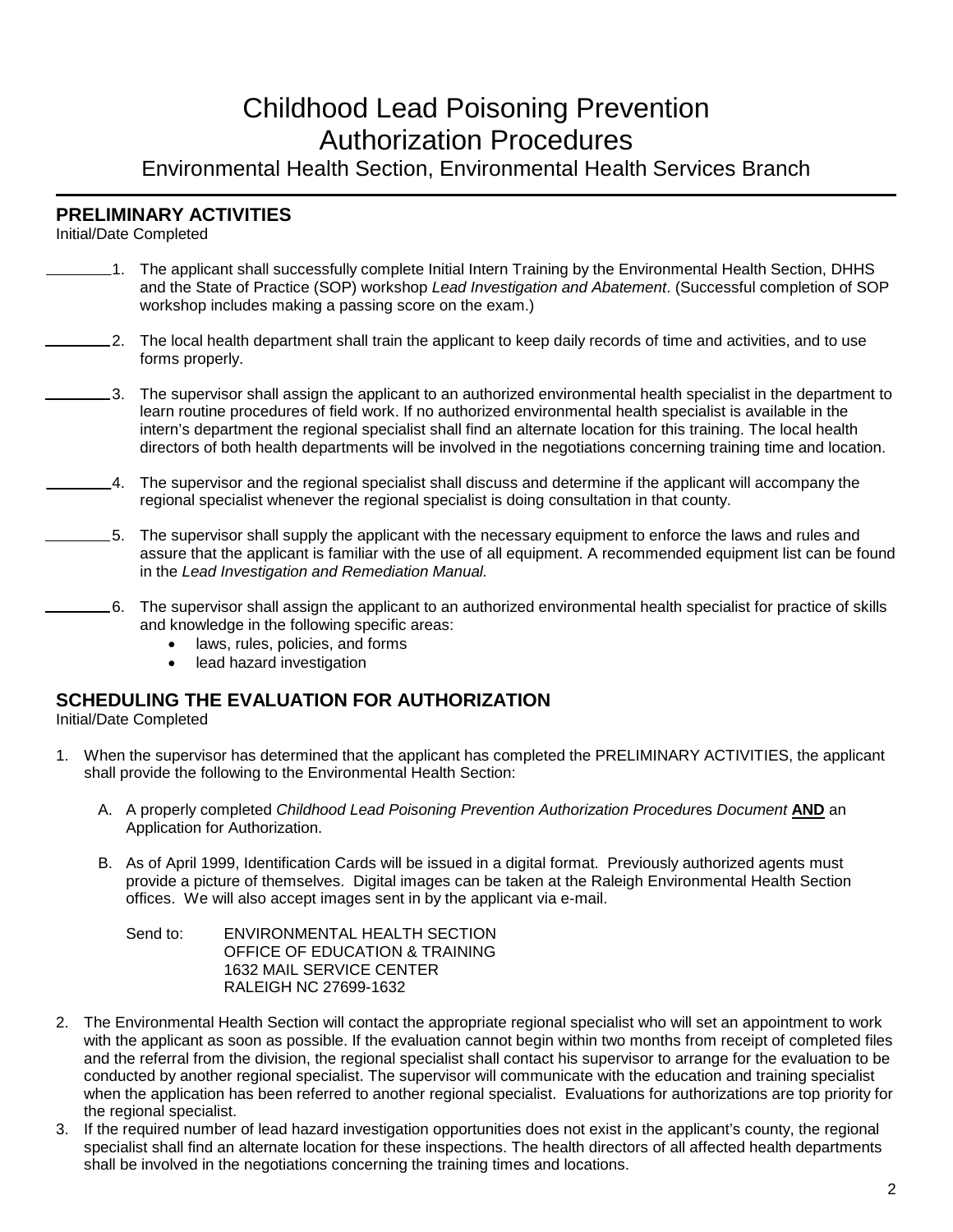### **EVALUATION PROCEDURES**

The regional specialist shall spend a sufficient amount of time necessary to determine the applicant's knowledge and skills in the enforcement of laws and rules.

- 1. The regional specialist shall determine that the applicant has successfully completed the *Lead Investigation and Remediation* workshop and made a score of at least 70% on the exam.
- 2. Evaluation activities will begin with an informal review of laws, rules, policies and procedures of the Childhood Lead Poisoning Prevention Branch. When the regional specialist determines that the applicant has a thorough understanding of the laws and rules, field authorization activities will be conducted.
- 3. Field authorization activities will consist of at least one of the following:
	- A. Lead poisoning hazard investigation of a child with a confirmed elevated blood lead level of 20 micrograms per deciliter or greater.
	- B. Lead poisoning hazard investigation of a child with an elevated blood lead level of 10 19 micrograms per deciliter.
	- C. Lead poisoning hazard investigation of an existing or proposed school or day care facility.
	- D. Lead poisoning hazard investigation (types A, B or C) in a county other than the applicant's county of employment.
- 4. The regional specialist shall determine if the field authorization activity is representative of an actual investigation and if the applicant's knowledge, skills and ability are effective in conducting the investigation. If deficiencies are noted, additional investigations shall be required.
- 5. Upon completion of one or more of the field authorization activities, the applicant shall prepare the environmental lead investigation report and the lead hazard notifications. When activity D. is used, the applicant shall prepare a mock report and notification. The regional specialist shall evaluate all reports and notifications.
- 6. Due to time constraints, lead hazard remediation and testing for clearance of lead from structures are not required to be completed during the authorization process. However, the applicant must prepare a mock remediation plan and lead clearance testing protocol to be evaluated by the regional specialist.
- 7. A conference will be held with the supervisor or designee to discuss the recommendations for authorization, which will be forwarded to the Environmental Health Section.
- 8. The regional specialist shall recommend granting or denying the applicant the authority to enforce specific laws and rules by completing a recommendation form and forwarding it to the Environmental Health Section as quickly as possible. If the regional specialist cannot recommend delegation be granted after the inspections have been conducted in Step 3 of this section, the recommendation shall be to deny the authorization. If delegation is denied, the specific reasons for denial with recommendations for improvements shall be included.

#### **DELEGATION OF AUTHORITY**

- 1. Upon receipt of the recommendation from the regional specialist, a letter from the State Environmental Health Director will be sent to the applicant approving or denying the request for authorization. If approved, the *Identification Card* will be included as appropriate.
- 2. The *authorized agent must carry the Identification Card* while on duty.
- 3. The *Identification Card* is the property of the Environmental Health Section and must be immediately returned by the authorized agent to the division when he/she is no longer employed with the local health department.
- 4. The applicant may begin to enforce laws and rules when the letter of authorization is received in the local health department.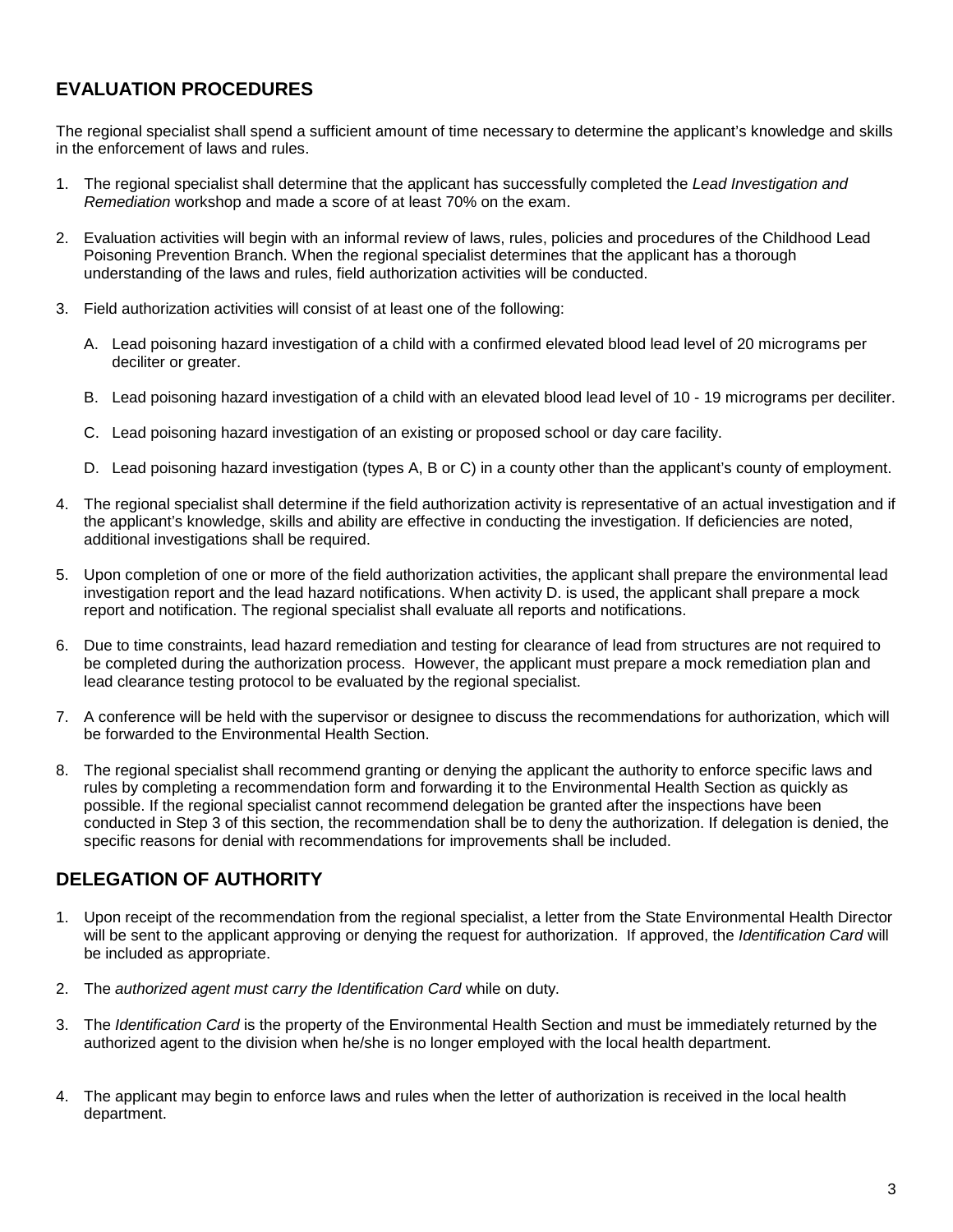### **CHANGE OF EMPLOYMENT**

- 1. If the applicant becomes employed in another local health department, the individual must apply authorization for the employee to enforce laws and rules. The following steps must be completed.
	- See PRELIMINARY ACTIVITIES, Step 2 and Step 4;
	- See SCHEDULING THE EVALUATION FOR AUTHORIZATION, Step 1
- 2. When an authorized agent moves from one local health department of the state to another, the regional specialist shall assess the need for additional training, which may include attending specified lead workshops.